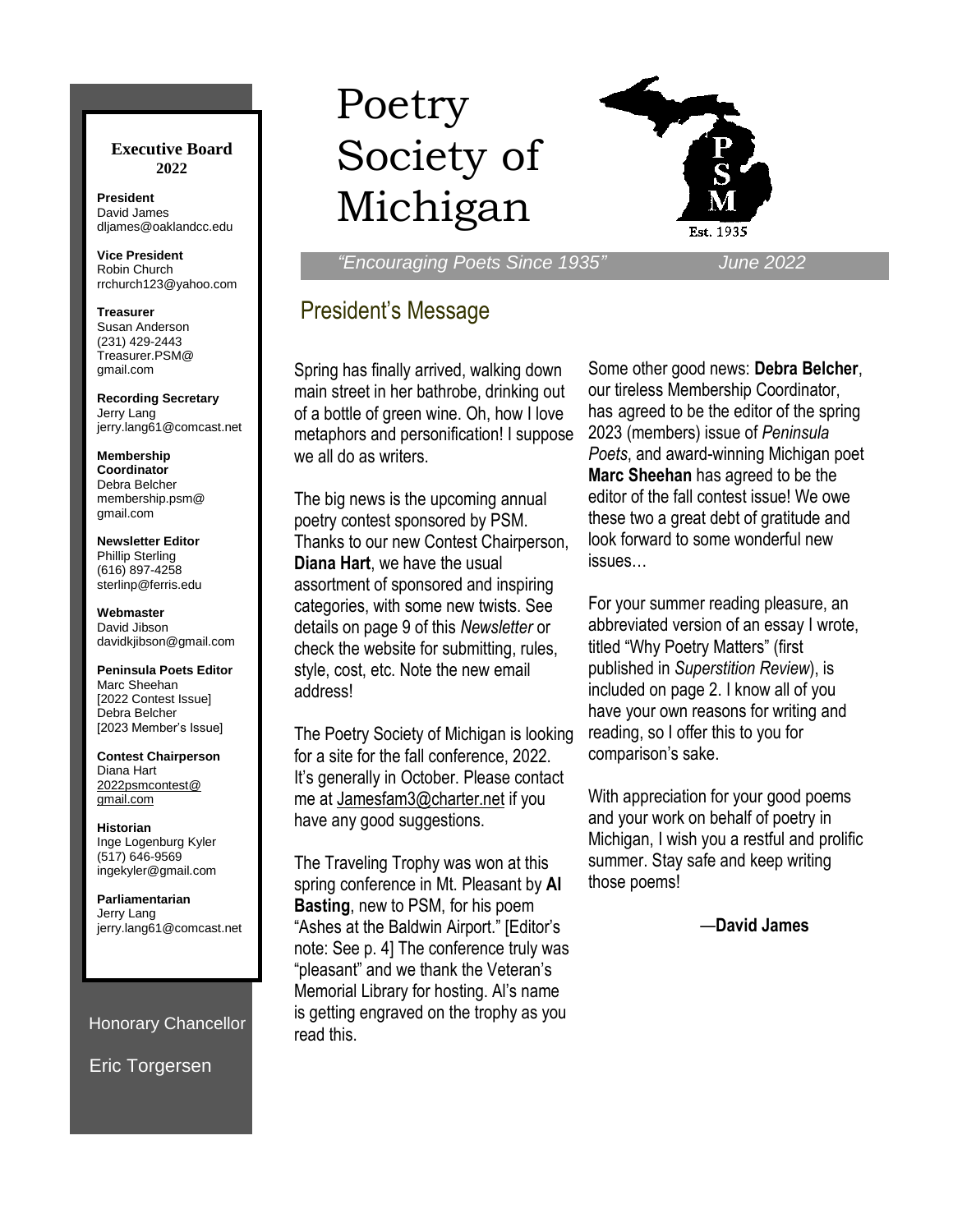#### Why Poetry Matters **David James**

Many would argue that poems do not matter in today's world. Very few people read poems voluntarily, and even fewer buy books of poems. Most people see no practical value in these short, broken lines on the page.

 Yet those same people turn to poetry at crucial times. For example, when we're in love, suddenly the words, sentiments, and emotions found in love poems matter to us. After 9-11, many people turned to poetry for the words they couldn't otherwise express. At a recent funeral I attended, three of the five people giving testimonies read poems. In moments of deep feeling, we often turn to poetry, trying to capture some human essence in words and images.

 Poetry matters because poems focus our attention. Modern life is busy and complex. We hurry from one obligation to another, often confused by the idea that the busier we are, the more we live. The opposite is probably true. As we rush from project to person to responsibility, we ignore the here and now, the clouds forming in the sky, the heron flying overhead, the kids jumping in leaf piles. Sometimes we ignore the fact that the world is falling apart around us—climate change, world hunger, senseless wars—to name just a few, and poems can urge us to take action. Poems can focus our attention on what we need to do to survive in this world.

 Poems require us to slow down and narrow our view on the particular, the specific. This focus hones our ability to perceive and pay attention in our own lives. James Tate, Pulitzer Prize winner, touches on this ability of poetry to capture life's essence: "While most prose is a kind of continuous chatter, describing, naming, explaining, poetry speaks against an essential backdrop of silence. It is almost reluctant to speak at all…there is a prayerful haunted silence between words, between phrases, between images, ideas, and lines. The reader, perhaps without knowing it, instinctively desires to peer between the cracks into the other world." Tate implies a sacredness, a holiness, here.

 There is more to a poem than the words. Something exists between the words and phrases, inside the body of writing, that we sense when we read or write a good poem. In poems (as in stories, novels, and plays), we can vicariously experience the lives of other people. We can see the world from different perspectives and viewpoints. We can get a chance to live out experiences we might never have in our own lives.

 Billy Collins, a former poet laureate of the United States, says, "When we read a poem, we enter the

consciousness of another. It requires that we loosen some of our fixed notions in order to accommodate another point of view." In this manner, we broaden our understanding of the world.

 Poems touch each reader uniquely; they make us feel reassured about our humanity and remind us that we are part of the human family. Readers bring their own experiences, past, emotions, even dreams into the understanding of poems. In his Nobel prize speech, Pablo Neruda puts it so eloquently: "All paths lead to the same goal: to convey to others what we are." Every poem is an attempt to translate human experience, to explain the unexplainable. Every poem is an exercise in sharing—an image, a thought or idea, a loss, a hope, a memory. The more we share, the more we grow, understand, and are understood. And the more we share, as readers or writers, the more human we become—more compassionate, more humane, more real.

 Poems stretch our minds beyond their normal limits, and that, of course, builds and strengthens our imaginations. We all know that original inventions and solutions to problems come from people who think creatively, who can imagine worlds beyond the one we live in. Novelist Tom Robbins puts our goal as writers so clearly: "To achieve the marvelous, it is precisely the unthinkable that must be thought." Writing involves risktaking. Writing demands the lowering or eliminating of censors inside, and it allows the imagination to play wherever it wants to.

 Finally, poetry matters because life matters. Gwendolyn Brooks says, "Poetry is life distilled." All art, in one way or another, shines a spotlight on the here and now, the routine, the miraculous, the mundane, pleading with us to see, to hear, to smell, to feel, to taste the world at our fingertips. Each day is a miracle, and that's what poems say in that "prayerful haunted silence between words," as James Tate writes. Every poem I've read or written has focused my imagination deeper into life. Each poem adds to the warehouse of my experience*.* 

 This is all we have in the end: this precious moment alive. We can plod blindly through each minute and hour and day, living a life of worry and dread and busyness, or we can realize, like poems do, that every experience and feeling, every event and moment, good or bad, conveys the seed of joy and wonder and the miraculous.

 Those who live the best are alive the most. And poems help us to live, calling to us like mythical sirens on the ocean of life: *Stay awake. Look around. Take the world in. Be alive!*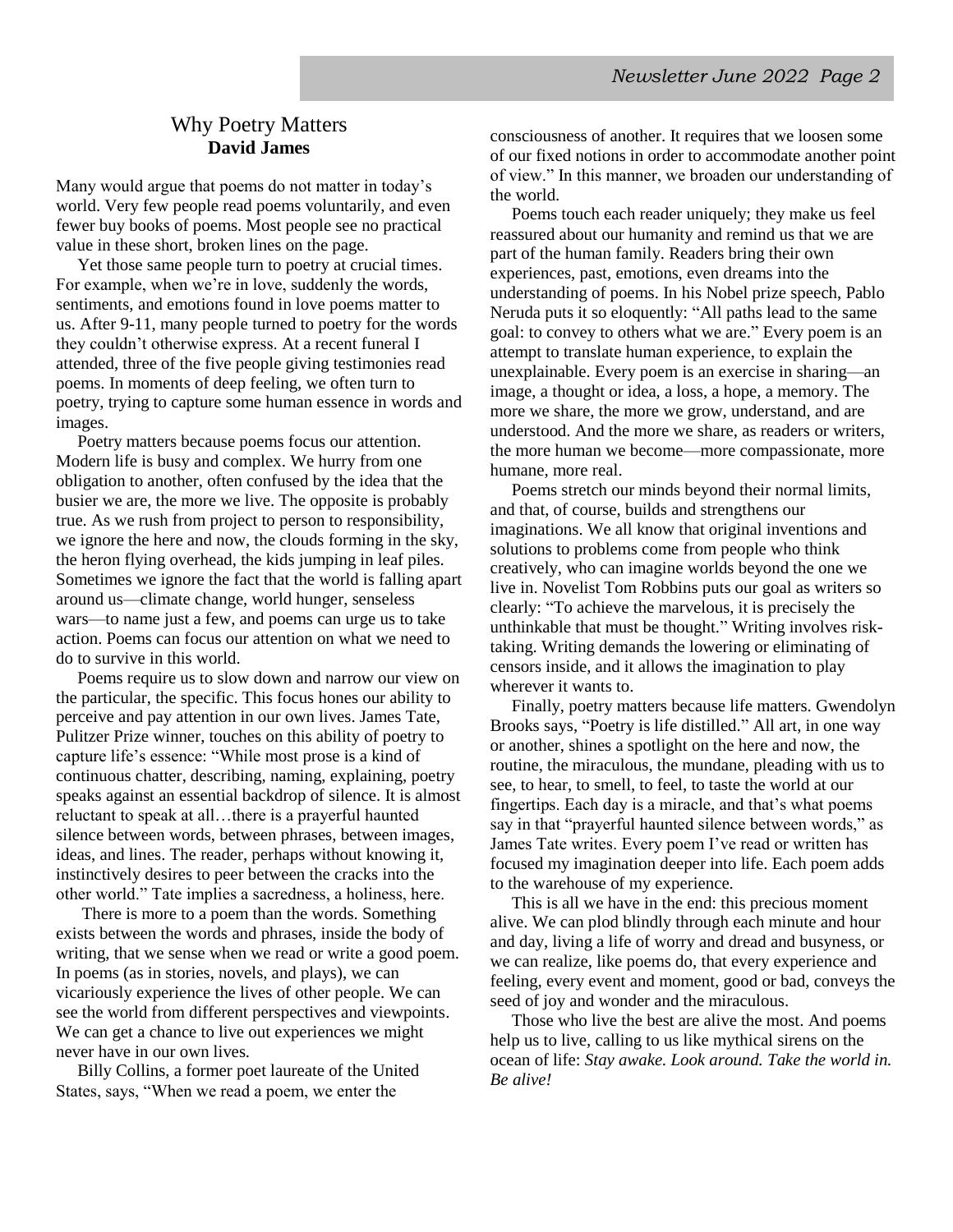## *Art Talks Back*

Poems by several members of PSM were among the winners of The **Muskegon Museum of Art**'s "Art Talks Back" annual ekphrastic poetry contest which took place between January 20 and March 24, 2022. Selections from the winning poems and images of the art can be found at the museum's website (muskegonartmuseum.org) under the Education tab. Congratulations to

**1st Place**: "From the Cotton Rows," **Robert Zandsrta** Inspired by *Yellow Rows* by Winfred Rembert

**2nd Place**: "Infinity Flow," **Elizabeth Kerlikowske** Inspired by *Infinity Flow* by Jason Quigno

**3rd Place**: "Woodland Renewal," **Justine Defever** Inspired by *Overgrown #2* by Caterina Urrata Weintraub

**Honorable Mention**: "Yellow Rows," **Robin Church** Inspired by *Yellow Rows* by Winfred Rembert

**Honorable Mention**: "Cartography," **Kelly Scott Franklin** Inspired by *Yellow Rows* by Winfred Rembert

**Honorable Mention**: "Wish, Prayer," **CJ Giroux** Inspired by *Overgrown #2* by Caterina Urrata Weintraub

**Honorable Mention**: "What If," **Laksmi Narayanam** Inspired by *Infinity Flow* by Jason Quigno

PSM is a contributing sponsor of *Art Talks Back*.

*Summer* 

Thunder and lightning Powerful and dangerous A wondrous display

**—Mary Ann Bozenski**

#### **Crazy Wisdom Poetry Series**

hosted by **Edward Morin, David Jibson, and Lissa Perrin** 

> **Second and Fourth Wednesday of each month, 7-9 p.m.**

**Second Wednesdays, 7-9 p.m.:** Poetry Workshop. All writers welcome to share and discuss their poetry and short fiction. Sign-up for new participants begins 6:45 p.m.

**Fourth Wednesdays, 7-9 p.m.:** Featured Reader(s) for 50 minutes. Open Mic reading for 1 hour. All writers welcome to share their own or other favorite poetry. Sign-up begins at 6:45 p.m.

#### **All sessions are virtual and accessible through Zoom. Email cwpoetrycircle@gmail.com for Zoom link.**

#### **Upcoming Featured Readers**

**June 22 – Shutta Crum** has poems published in *Typehouse, 3rd Wednesday, Blue Unicorn, Acumen*, and a chapbook, *When You Get Here*, which won a gold Royal Palm Literary Award. Her newest book is The Way to THE River. Of her many books for young readers, THUNDER-BOOMER! was chosen by *Smithsonian Magazine* and *American Library Association* as a notable book*.*

**June 22 – Mike Maggio**, poet and fiction writer from DC Area, has had work published in *Potomac Review*, *Pleiades*, and *L.A. Weekly*. His newest book of poems is *Let's Call It Paradise*. His recent novel is *In the Valley of Granite and Steel*, and *Letters from Inside* is a collection of his stories.

**July 27 – Jim Daniels**' most recent of 30 poetry collections is *Gun/Shy*. Other recent books include *The Perp Walk* (fiction) and the anthology *RESPECT: The Poetry of Detroit Music* (2020), coedited with M. L. Liebler. A native of Detroit, Daniels lives in Pittsburgh and teaches in the Alma College low-residency MFA program.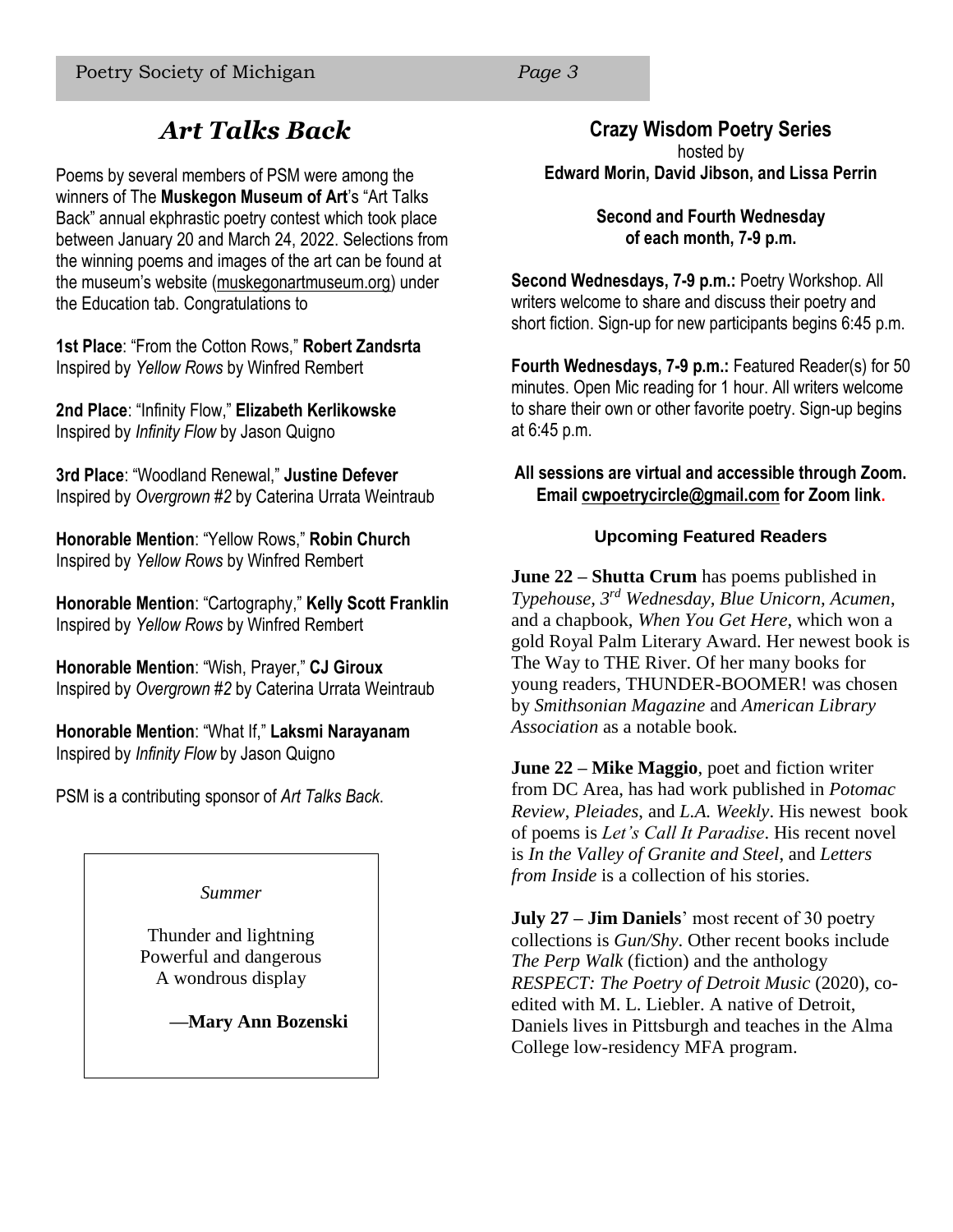#### **Westminster Art Festival**

Poetry Society of Michigan members are well represented at the 10<sup>th</sup> annual **Westminster Art Festival**, **April 30–June 15,** at **Westminster Presbyterian Church** in Portage. This annual event is a juried exhibition of art and poetry with an environmental theme, which changes every year. This year's theme is "A Certain Slant of Light," based on Emily Dickinson's wellknown poem. Jurors **Mary Brodbeck** for visual art and **Susan Blackwell Ramsey** for poetry awarded cash prizes for outstanding entries. A full-color booklet of all the poems artwork can be obtained at the church for a \$4 donation. The festival runs until June 15. Visit westminsterartfestival.org for viewing hours and additional info..

#### **Winners of Prizes in Visual Art:**

**1st Prize**: *The Light of Our Lives*, by **Helen Neff and Lisa Lynch 2nd Prize**: *Frolic in the Moonlight*, by **Kay Severson 3rd Prize**: *Grandmother Moon*, by **Tracy Klinesteker HM**: *Birch Light*, by **Martha Rosenfeld HM**: *Gates of Dawn*, by **Shannon Dion HM**: *Chasing that Fleeting Moment of Perfect Light*, by **Cathy Germay HM**: *Conduit*, by **Karen French HM**: *Light Moving Through Us*, by **Brooke** 

**B. Baylerian**

**Committee Prize**: *Moonlight on the Bay*, by **Norma G. Clack**

**Winners of Prizes in Poetry:**

**1st Prize**: "A Little Relief," by **David James 2nd Prize**: "Creation," by **Elizabeth Kerlikowske 3rd Prize**: "How to Survive Your Own Death," by **Deborah Gang 3rd Prize** [tie]: "Words Frequently Confused: *Destitute, Desuetude*," by **Phillip Sterling**. **HM**: "Mercury Vapor Lights on Oversized Poles," by **Nancy Hoy Nott**

*Ashes at the Baldwin Airport*\*

Someone had a good idea. I saw the two of them at the far end of a grassy runway with their urn waving it in the wind above their heads. That could be me in a few years, disappearing into wild grasses and distant pines as an ashy little dust storm. Maybe it was the family dog, the "only child" of an aging couple. Here, because this is where he ran freely when they walked him. The space an invitation to emptying walks with animals. Deer and black bear occasionally cross the distant end of the runway, then disappear through invisible doors in scrub oak bordering the outstretched arm of black tarmac. Big sky everywhere, as big as I remember Dakota, riding cycle past miles of wheat. The peaceful quiet enormous, and welcoming as a family threshold. Tall stalks of nodding grasses wait for someone to say: I love how I feel in this place. Wide open. Free as dust.

#### **—Alan Basting**

\*Winner of the Traveling Trophy, Spring 2022. Collected in the chapbook *Home and Away*, available from Finishing Line Press (finishinglinepress.com)

Copyright © 2022 All rights reserved.

The editor would like to gratefully acknowledge the poets whose original work appears in this *Newsletter*. Copyright is retained by them. Permission to further reproduce or distribute these poems in any form, print or online, must be obtained from the authors.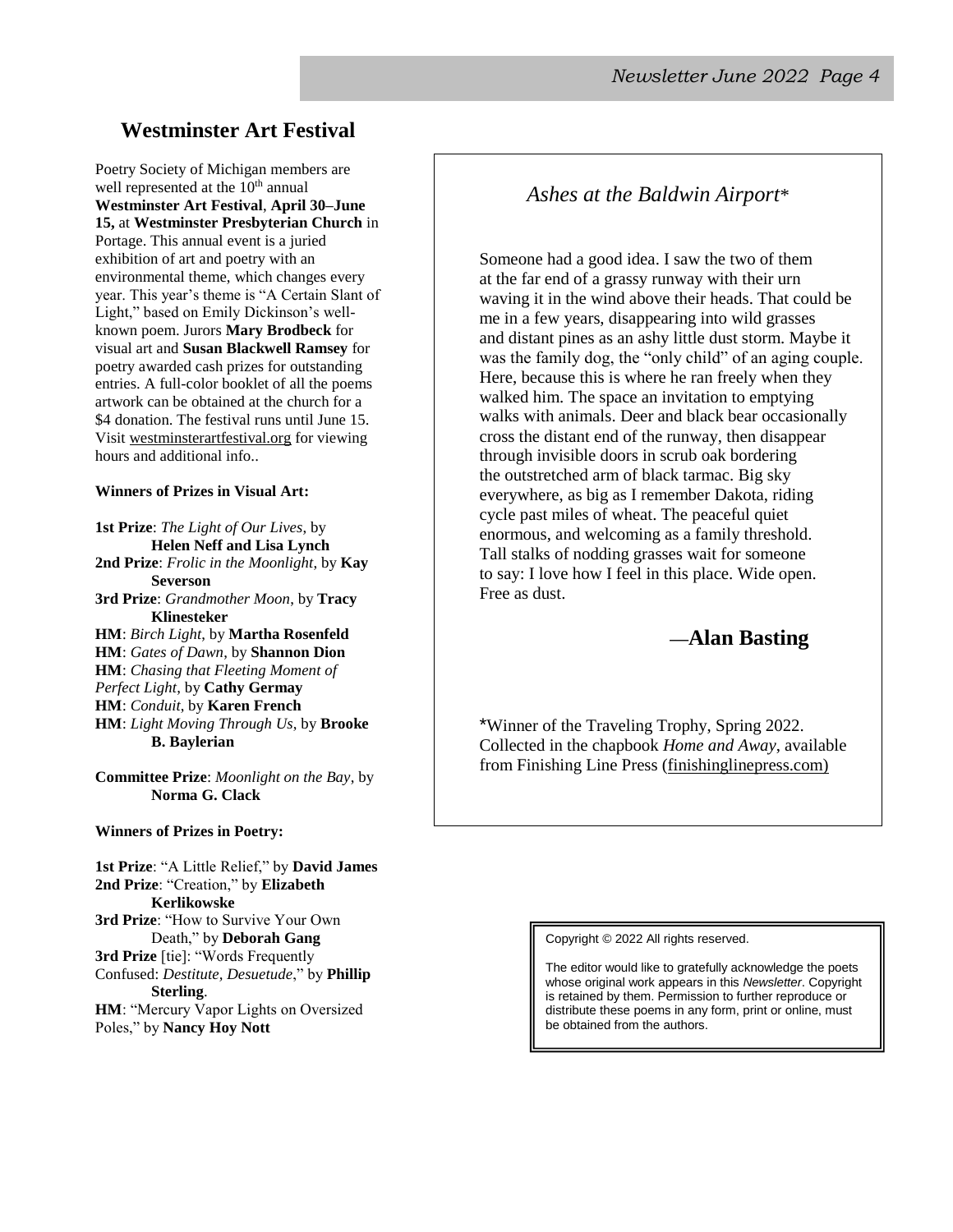## **The Printed Word**

**Robin Eichele**'s latest book, *The Wicking of the Broken Heart*, has recently been released, after what the poet himself calls "a lengthy hiatus from publishing." One of the original founders of the Detroit Artists Workshop Society in 1964, Eichele has been writing poetry for over 50 years, and his poems have been included in several anthologies, such as *RESPECT: The Poetry of Detroit Music* (MSU Press 2020), edited by Jim Daniels and M.L. Liebler. "Robin Eichele," writes Liebler, "is a Midwest literary treasure. His work takes his readers deep into the many dimensions of self and nature... Robin Eichele's poetry makes this world a better place, and it makes us more enlightened to be alive in it." *The Wicking of the Broken Heart* is available at Amazon, or you can order it directly from Robin at RobinEichele@comcast.net. You can also ask to be added to Robin's fee-free "poems among friends" subscription service by sending a request to that email address.



**Karin Hoffecker**'s book, *The Bonds We Keep*, has been published by Blue Light Press and 1st World Publishing. The collection of poems examines the spaces between loss, grief and healing, with an appreciation of the relationships that bond us. Her collection, *The Nell Poems*, was published in 2018 by Blue Light Press. Both books are available on Amazon or can be ordered from the author at klhpoetlover@gmail.com.



The winning chapbooks of the **Friends of Poetry 2021 Chapbook Contest** have been released by Celery City publishing. The state-wide contest winners were PSM members **Diana Dinverno** and **Joy Gaines-Friedler**. **Beth Bullmer** and **Michelle Ringle-Barrett** were the Kalamazoo County winners. Information about ordering Dinverno's *When Truth Comes Home to Roost* is available at her website (dianadimverno.com), along with news about other recent awards and publications, as well as upcoming activities. To get information about the availability of Gaines-Friedler's *Stone on Your Stone* send her an email at caboti@yahoo.com or check out her website (joygainesfriedler.com) for updates and info about her other publications and activities.

*Summer*

Shadows on the lawn deer prancing in the meadow fields are greening.

—**Inge Logenburg Kyler**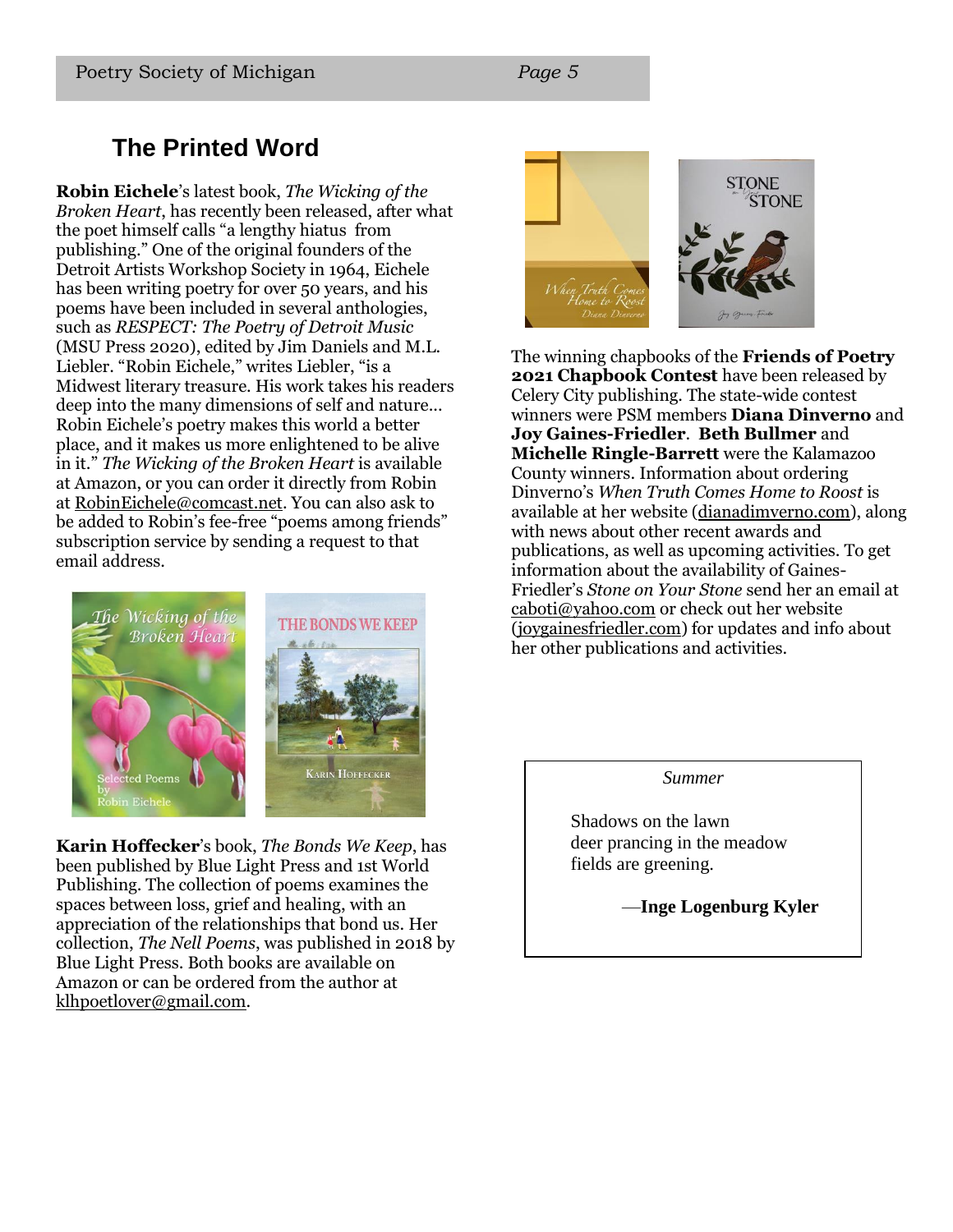## **News from River Junction Poets**

Regular RPJ meetings will henceforth be held on the 4th Saturday of the month at 1 p.m. in the Zauel Library (**June 25**, **August 27**, **September 24**, **October 22**), The exceptions are **July** (the annual picnic, location and time TBD) and the December Holiday Party, scheduled for **Saturday, Dec 3, at 1 p.m.**). Please mark your calendars for these changes.

**Creative 360** in Midland is asking for poets, writers and artists 55 year of age and older to take part in its 13th Annual Artfest 55. Award ceremonies will be held on **Friday, June 24, from 6:30-8:30 p.m.** Contact Creative 360 soon if you are interested in participating. Phone: 989-837-1885, or email: creed@creative360.org.

#### **Roethke House Events**

Several Members of the **River Junction Poets** participated in the three-day celebration of Theodore Roethke on May 23-25, sponsored by the **Saginaw Art Museum** and **Roethke House**. A proclamation from the City Council made May 25 "Theodore Roethke Day," in honor of his birthday. He would have been 114. Events during the celebration included a panel on "Cuttings: When Sprouts Break Out," with **Jim Daniels**, **Thomas Lynch**, **Kathleen McGookey**, **Cindy Hunter Morgan**, and **Anita Skeen**; an online presentation by **David Wojahn** titled "Homegrown Cosmologies: Animism and Elegy in Roethke's 'Where Knock Is Wide Open'," and an Open Mic in the Gardens of the Art Museum.

For more info about **Roethke House** activities, or to register for events, go to www.friendsofroethke.org.

### **& Other News**

The **Booksweet Bookstore** in Ann Arbor (1729 Plymouth Rd) is hosting a **Belated Poetry Book B-day Party** and reading on **June 24, 2022, from 6-9 p.m.**, celebrating the work released by Washtenaw County poets since March 2020 (during the pandemic). Participating authors such as **Alison Swann**, **Keith Taylor**, **Ellen Stone**, **Christine Hume**, **Steve Leggett**, and **Zilka Joseph** (among others) will be reading from their recent books.

**Nicola's Books** in Ann Arbor (2509 Jackson Ave) will host a celebration of new books by **Frances Kai-Hwa Wang** (*You Can't Resist Me When My Hair is in Braids*) and **Zilka Joseph** (*In Our Beautiful Bones*). The authors ill be reading on **Tuesday. July 26, at 7 p.m.**

A poem by **Mary Jo Stitch**, titled "She Who Serves," will be published in the 2023 **Wisconsin Fellowship of Poets 2023 Calendar** under the name of Mary Jo Kinsey Stich.

PSM members **Ken Meisel** and **Joy Gaines-Friedler** did a poetry reading together in celebration of National Poetry Month for the **Royal Oak Library**. As friends and mutual admirers (Meisel dedicated a book to Gaines-Friedler and used a line from her *Capture Theory* as an epigraph), the poets decided that they would each read one poem from the other's latest collection. The Zoom reading was recorded and is available on YouTube (search either poet's name).

#### Summer

Impressive Redbud Bare boned magenta display Burst out from green frame

—Kathleen Puchala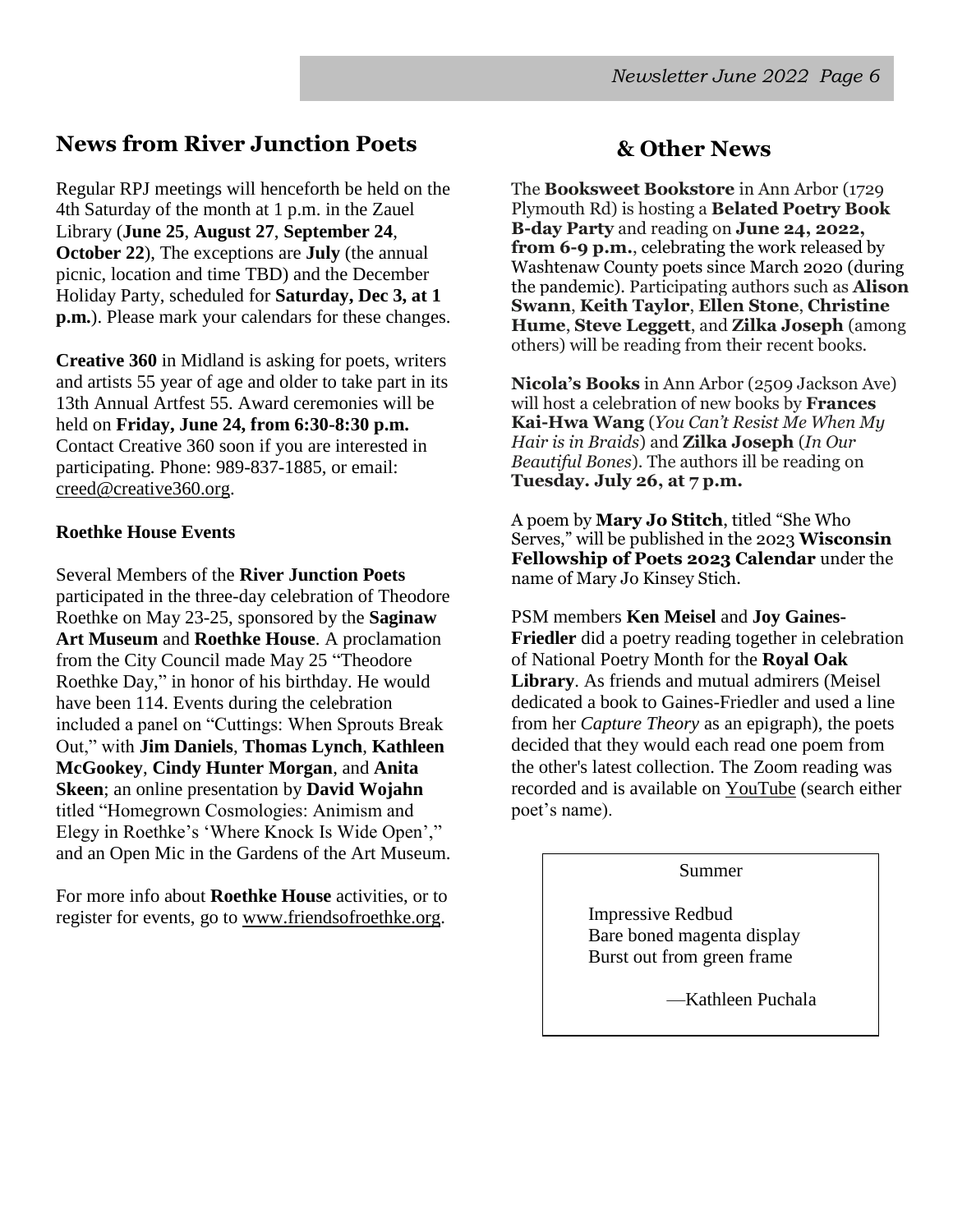#### **The Season of Mary Oliver** by **Ron Weber**

This is the time of the year I always feel compelled to label as "The season of Mary Oliver." I'm referring here to spring and early summer, when the entire profile of nature comes exploding all around us in vivid colors and fragrant smells. And the poetry of Mary Oliver, the poet of the natural world, is once again our guide. Although she passed away on January 17, 2019, at the age of 83, she is still poetically with us in spirit, and I miss her dearly every year when her season rolls around.

Her verse is in plain unadorned language. She paid detailed attention to the natural world around her with imagery that is clear, accessible and warm, even when addressing the harshness of nature's power. She received a Pulitzer Prize in 1984 for her collection *American Primitive*, one of my favorite books of poetry, and a National Book Award in 1992 for *New and Selected Poems*. Her poetry takes me by the hand as we go forward together through forests, over ponds, up dunes, into wondrous trails and around mysterious river bends. She writes with impeccable detail and intimacy of the land and its nonhuman tenants.

She often described her vocation as "the observation of life." She gave numerous readings but very few interviews. She said she wanted her work to speak for itself. To say she was a prolific writer is perhaps one of the biggest understatements since Noah said, "It looks like rain." Of her 20 volumes of verse, many frequently appear on the best-seller list of the Poetry Foundation. She was on a par with Billy Collins as one of the best-selling poets in the country. In her obituary, the *New York Times* wrote that she "seemed to possess the aura of a reluctant, bookish rock star."

In her many writings Mary Oliver taught me how important solitude is to creative work. But I'd rather let her tell you in her own words. In her book *Upstream: Selected Essays*, Oliver writes:

*"It is a silver morning like any other. I am at my desk. Then the phone rings, or someone raps at the door. I am deep in the machinery of my wits. Reluctantly I rise. I answer the phone or I open the door. And the thought I had in hand, or almost in hand, is gone. Creative work needs solitude. It needs concentration, without interruptions. It needs the whole sky to fly in, and no eye watching until it comes to that certainty which it aspires to, but does not necessarily have at once. Privacy, then. A place apart to pace, to chew pencils, to scribble and erase and scribble again.* 

*"But just as often, if not more often, the interruption comes not from another but from the self itself, or some other self within the self, that whistles and pounds upon the door panels and tosses itself, splashing, into the pond of meditation. And what does it have to say? That you must phone the dentist, that you are out of mustard, that your uncle Stanley's birthday is two weeks hence. You react, of course. Then you return to your work, only to find that the imps of ideas have fled back into the mist."*

But even in view of this curse of the self, she also says, *"The most regretful people are those who felt their own creative power restive and uprising, and gave to it neither power nor time."*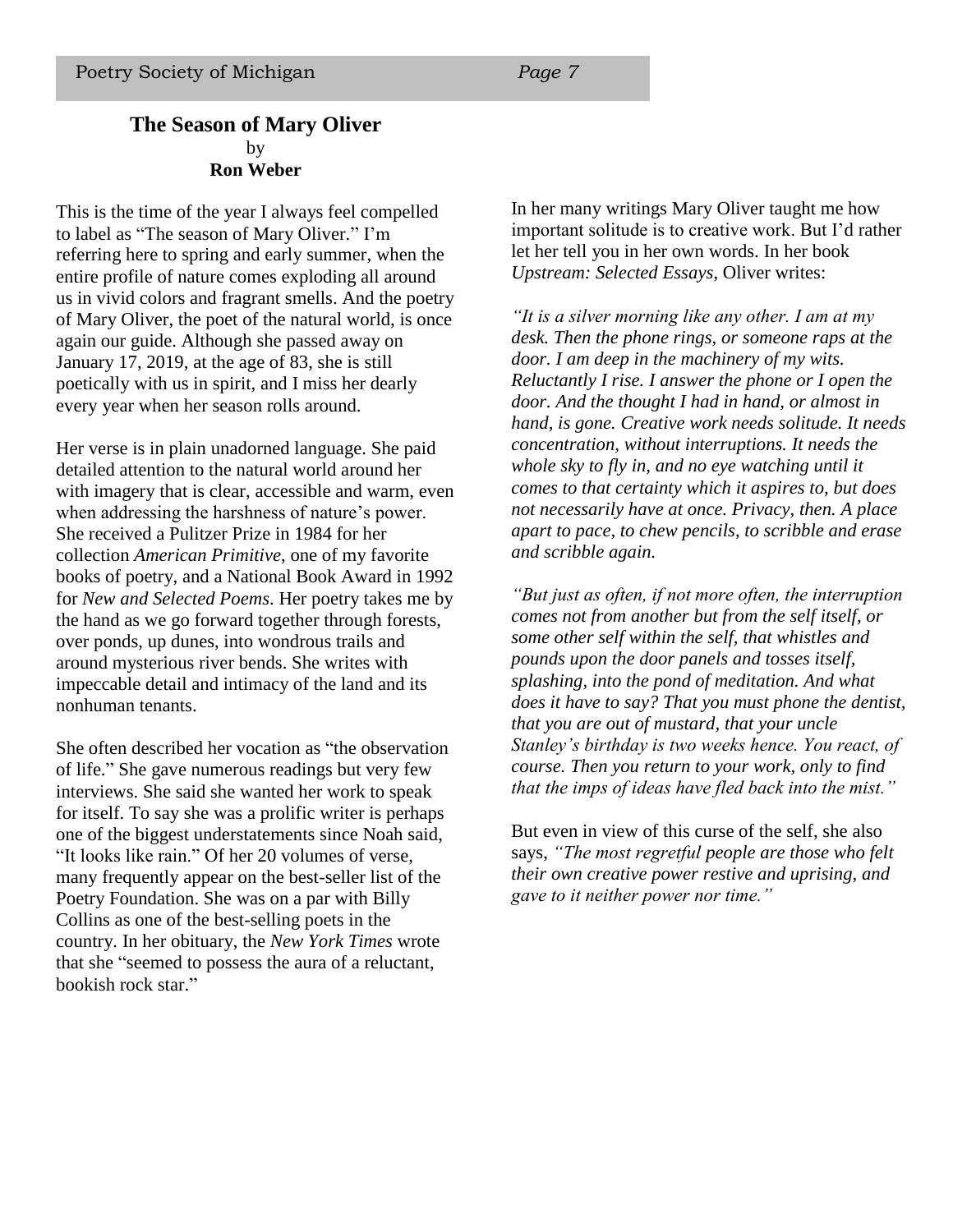#### **Summer Days, Chai Times**

6 A.M. The roiling liquid in the steel dekchi hisses. I throw in a few teaspoons

of Assam and Darjeeling, bring it to boil three times. Mum is up, I hear her shuffle

slowly to the bathroom. Then a loud, long yawn from Dad, his classic morning call to Mum--*Rubeeeee,*

*where are you?* His feet search for slippers, hands reach for his glasses on the nightstand.

Checking for insects, I rinse the thermoses, the faded old orange one and the new off-white

carafe. It was white once. Everything grays quickly here. Even sugar changes color. I add a teaspoon of damp grains

to my steaming mug, blow noisily on it as it mists my glasses, balance cup and a jar of Cracker Jack,

Time Pass, Monaco, sweet and cloying Good-Days. Hunched on the deck chair in the verandah, I sip hot chai. Close

my eyes. A cool morning wind brushes my face and is gone. How soon this will vanish. Already

I am a ghost watching the ants pick up crumbs, grains of sugar. Clinging tightly to my cup, I rub

my fingers over its chipped edge. Savoring each drop of tea, I drink it to the murky lees.

#### **—Zilka Joseph**

#### **2022 Springfed Arts Writers Contest**

Several PSM members are among the winners of the **2022 Springfed Arts annual contest** (open to active Springfed Arts members). A celebration and reading by winners will take place on **Monday, September 12, 7 p.m. at Royal Oak Public Library** (222 E. Eleven Mile Rd, Royal Oak, MI 48067). Coffee and cookie kiosk. Free and open to the public.

**Poetry Finalists** [Judged by **Dunya Mikhail**] **1st place**: "February" by **Patricia Barnes 2nd place**: "*La Traviata* at the Vienna Opera House" by **Diana Dinverno 3rd place**: "The Coldest Month" by **Derek Eugene Daniels Honorable Mention**: "Family Snapshots" by **Kathleen M. Friedrichs Honorable Mention**: "Of mines, and fingers and pies" by **Michelle Morouse Prose Finalists** [Judged by **Linda Sienkiewicz**] **1st Place**: "Rings" by **John Jeffire 2nd Place**: "Weather Bad Enough to Keep You Indoors" by

**Phillip Sterling**

**3rd Place**: "Japanese Cemetery" by **Deborah Ann Percy Honorable Mention**: "This Time" by **Elissa Driker**

**Honorable Mention**: "Alone in the Woods" by **Michelle Morouse**

#### **Lost Lake Writers Retreat**

Scheduled for **October 6-9, 2022**, the **6th Annual Lost Lake Writers retreat** will feature author **Michael Zadoorian**, poet **Leila Chatti**, author/poet **Kelly Fordon**, and author/musicjournalist/songwriter **Sylvie Simmons**. All of the poets and writers attending will be our special guests. Directed by **John D. Lamb** at the **Lost Lake Woods Club**, Lincoln, Michigan. Additional information and registration materials can be found at **springfed.org**.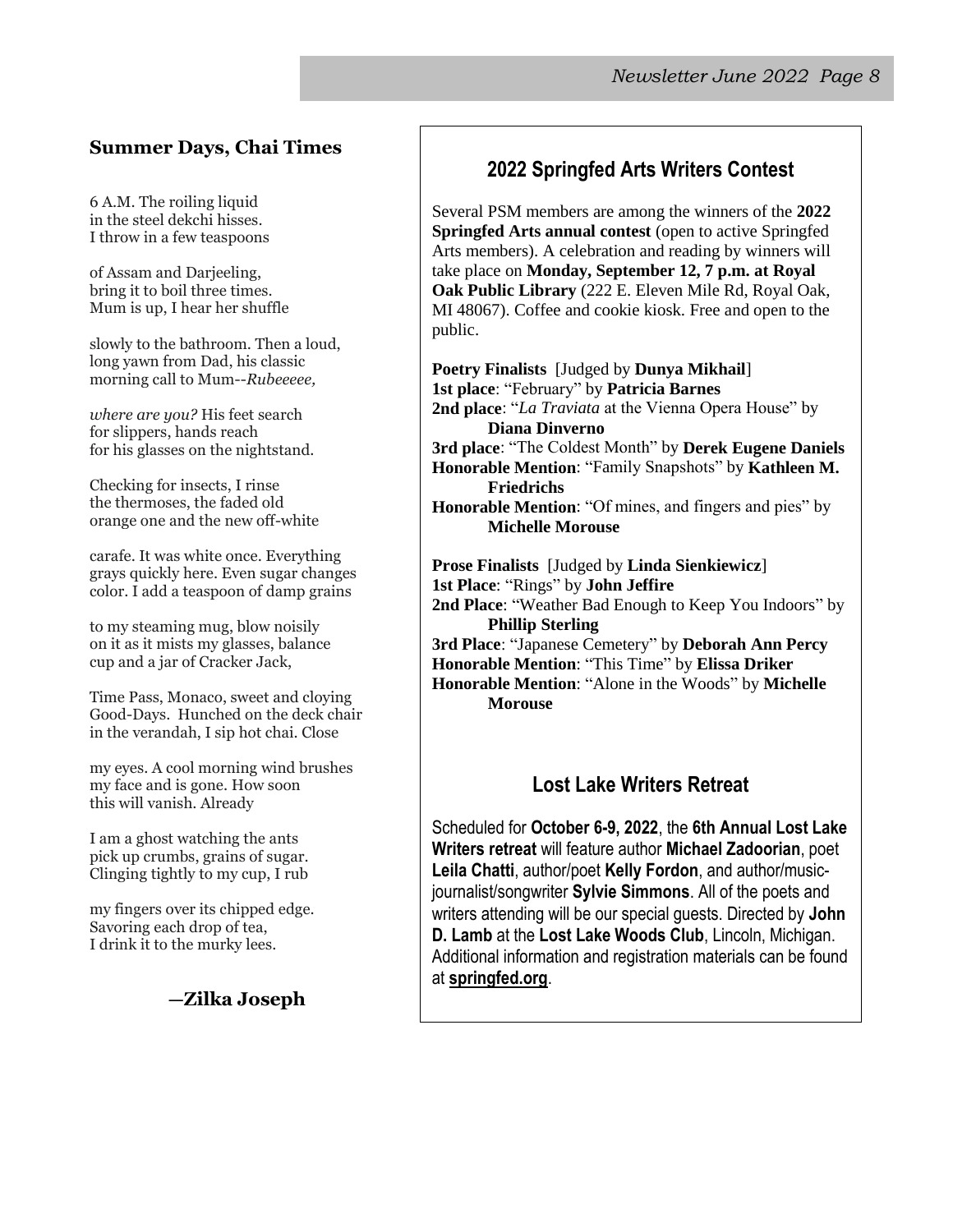### **Notes from UP North**

*Superior Voyage*, the 10-year anthology of the **Marquette Poets Circle** will be released on **October 18, 2022 at the Peter White Public Library** in Marquette, Michigan. All profits from the sales at the book release will be donated to the library.



Marquette Poets Circle members participated in many events during the **Great Lakes Poetry Festival**. Members **Milton Bates**, **Lynn Domina** and **Kathleen Heideman** were featured readers with guest poets **Keith Taylor**, **Cindy Hunter Morgan** and **Thomas Lynch**. The reading by Keith Taylor and Milton Bates is available on YouTube. **Martin Achatz** had readings, was featured in documentary films, and conducted workshops during the month. **Janeen Rastall** and **Amanda Blumer** created an Easter Egg Hunt and Poetry Party with eggs containing haiku poems and a poetry creation station.

During the City of **Marquette Art Week 2022** on **Wednesday, June 22**, two-time **U.P. Poet Laureate Martin Achatz** and **2021 City of Marquette Writer of the Year Janeen Rastall** will reprise last year's Stump the Poets with a water-themed twist. They will compose and give away poems on any subject matter requested. If they are stumped and can't write a poem in 10 minutes, they can be hit with a water balloon!

#### **U.P. Poet Laureate Foundation News**

The Upper Peninsula Poet Laureate Foundation has created a public art installation with Hancock-based graphic designer **Christopher Schmidt** and poetry by esteemed poets: **Kimberly Blaeser**, **Michelle Menting**, **Margaret Noodin**, **Keith Taylor** and the current Upper Peninsula Poet Laureate, **M. Bartley Seigel**. The foundation is providing poster files of these five signs with activities and resources on the themes of Water and the Great Lakes for your use.

A QR code on the five posters will link viewers to the webpage: Words Like Water with recordings of the poems and more information about the poets. The public is encouraged to participate in Words Like Water by sharing their poems and memories on the webpages and downloading the posters. The signs will be displayed during the City of Marquette Art Week 2022 on the city's lakeshore trail. They will be available for redisplay after Art Week in other U.P. communities. Please contact the foundation if you have any questions about the posters or materials.



This activity is supported by the Michigan Arts and Culture Council administered by Central Upper Peninsula Planning and Development with additional support by Superior Watershed Partnership and the Yellow Dog Watershed Preserve, the Superiorland Library Cooperative and donations to the U. P. Poet Laureate Foundation.

The current laureate, past laureates and members of the foundation are available for readings and workshops. The foundation is looking for volunteers who are interested in promoting poetry. To learn more about the Upper Peninsula Poet Laureate Foundation and current laureate, **M. Bartley Seigel**, please visit uppoetlaureate.org.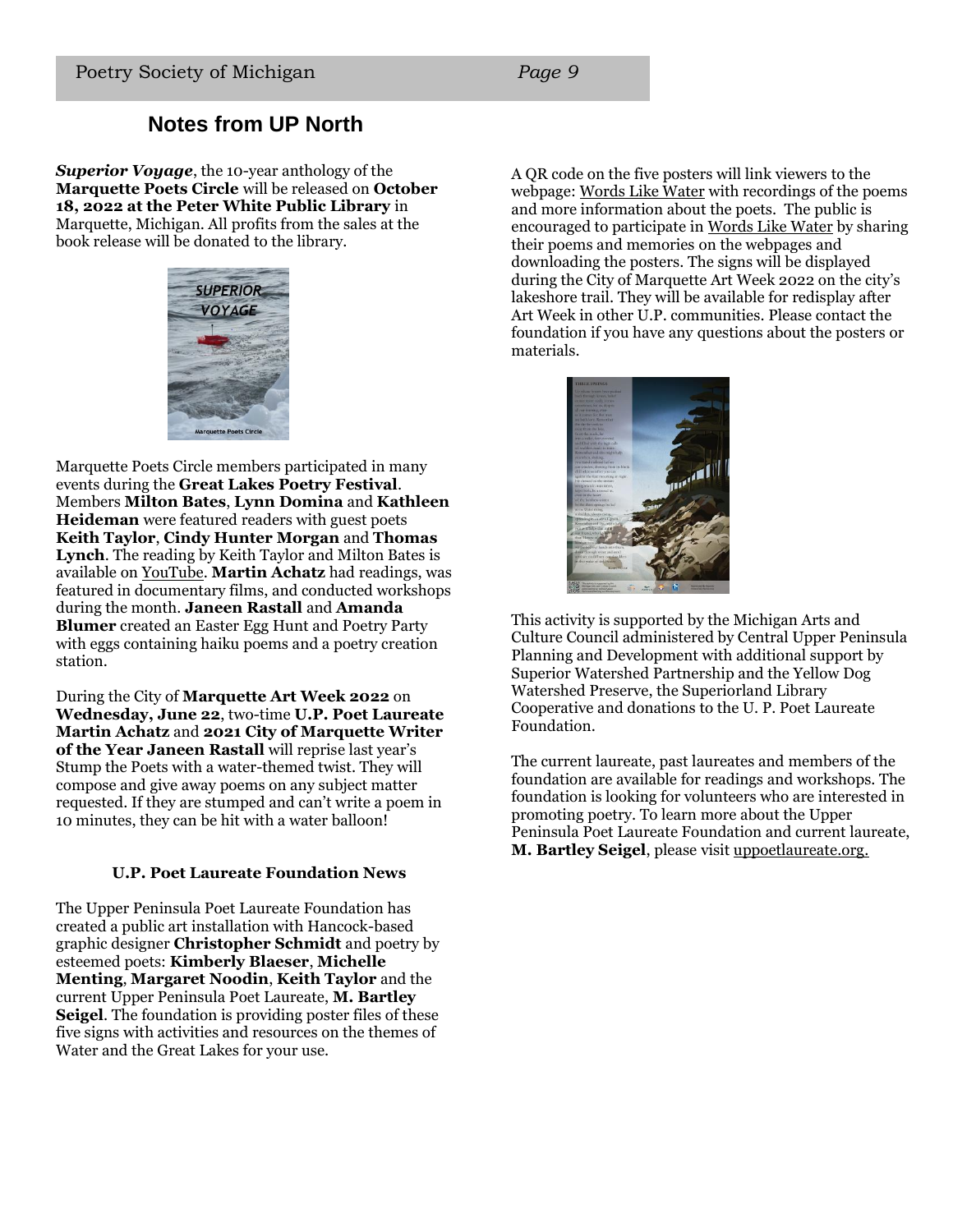#### MINUTES OF THE SPRING 2022 MEETING OF THE POETRY SOCIETY OF MICHIGAN\*

The Meeting was called to order by President David James at 2:15 p.m., April 9, 2022

Treasurer's Report – Susan Anderson, PSM Treasurer, reviewed the report, which is attached to these meeting minutes. The balance as of 4/2/22 was \$9,524. Income has been consistent. A small amount of new income is received irregularly from Amazon sales of the anthology. Jerry Lang made a motion to accept the Treasurer's Report. Dave James seconded, and approval passed unanimously.

Membership Report – Deb Belcher reported that total PSM membership remains between 175-180 members. Membership runs from October to October. Members receive the *PSM Newsletter* either in print or by email. Postage is increasing for mailing, and members are encouraged to make their membership "green" by receiving their Newsletter by email. Membership dues of \$30 per year will remain unchanged; however, it was suggested to increase the PSM meeting fee from \$25 to \$30 to better cover costs. There was no vote of the membership on this change. Deb suggested that PSM explore setting up a Paypal account for member use. She is researching this possibility.

Newsletter Report: Editor Phillip Sterling announced the May 29th deadline for contributions to the summer issue of the newsletter. He's looking for news concerning conferences, general poetry news, new books, and short "summer in Michigan" poems by members. Phillip encouraged members to check out the activities of Ludington Writers (ludingtonwriters.org) and to submit to their revived annual publication *Making Waves: A West Michigan Review*.

Publications Report – Melanie Dunbar is "retiring" as editor of *Peninsula Poets* – a position she has so ably held for the past 4-5 years. Deb Belcher will act as editor for the spring 2023 Pen Poets. The Society is looking for two people to assume editorial responsibilities for the fall Pen Poets contest edition. Susan Anderson encouraged members to sponsor category prizes in the PSM contest. Most prizes range from \$75-100. Melanie recommended looking into separating contest responsibilities from

publication editorial responsibilities. The contest entries only require final editing and proofing prior to publication whereas spring member issues require not only editing but also determining suitability for publication. Approximate dates for the fall Pen Poets contest edition-–call for entries in June, deadline by beginning of August, then a couple of weeks to design (the creative work will have already been done) prior to publication. Ed Morin mentioned that for the spring issue, the editor decides what goes into the publication and the editor can solicit poems from non-members with the hope of increasing membership and increasing the diversity of writers. Membership rosters from other state societies might be of help.

Miscellaneous – An online etiquette policy was passed by the PSM Executive Board at their meeting in March. These guidelines are available on the PSM website and on the society's Facebook page.

Submitted by Jerry Lang, Recording Secretary

#### **\*For membership approval at Fall Meeting 2022. Corrections or emendations should be sent to jerry.lang61@comcast.net prior to the meeting.**

The Poetry Society of Michigan (PSM) promotes the concept of **netiquette**, a code of good behavior on the internet. PSM subscribes to the following nine netiquette rules:

1. Keep your email message or post relevant to the Poetry Society of Michigan.

2. Avoid posting inflammatory or offensive comments online (a.k.a. **flaming**).

3. Respect others' privacy by not sharing personal information, photos, or videos that another person may not want published online.

4. Never **spam** others by sending large amounts of unsolicited email.

5. Don't **troll** people in web forums or website comments by repeatedly nagging or annoying them.

6. Don't swear or use offensive or overtly sexually graphic language.

7. Avoid replying to negative comments with more negative comments. Consider breaking the cycle with a positive post. 8. Thank others who help you online.

9. If anyone posts offensive remarks or harasses another PSM member online, they will be warned of their behavior. If the problem persists beyond the first warning, the president has the power, with the approval of the PSM Board, to withdraw the harasser's membership(without refund) and prevent the person from participating in any of PSM's activities.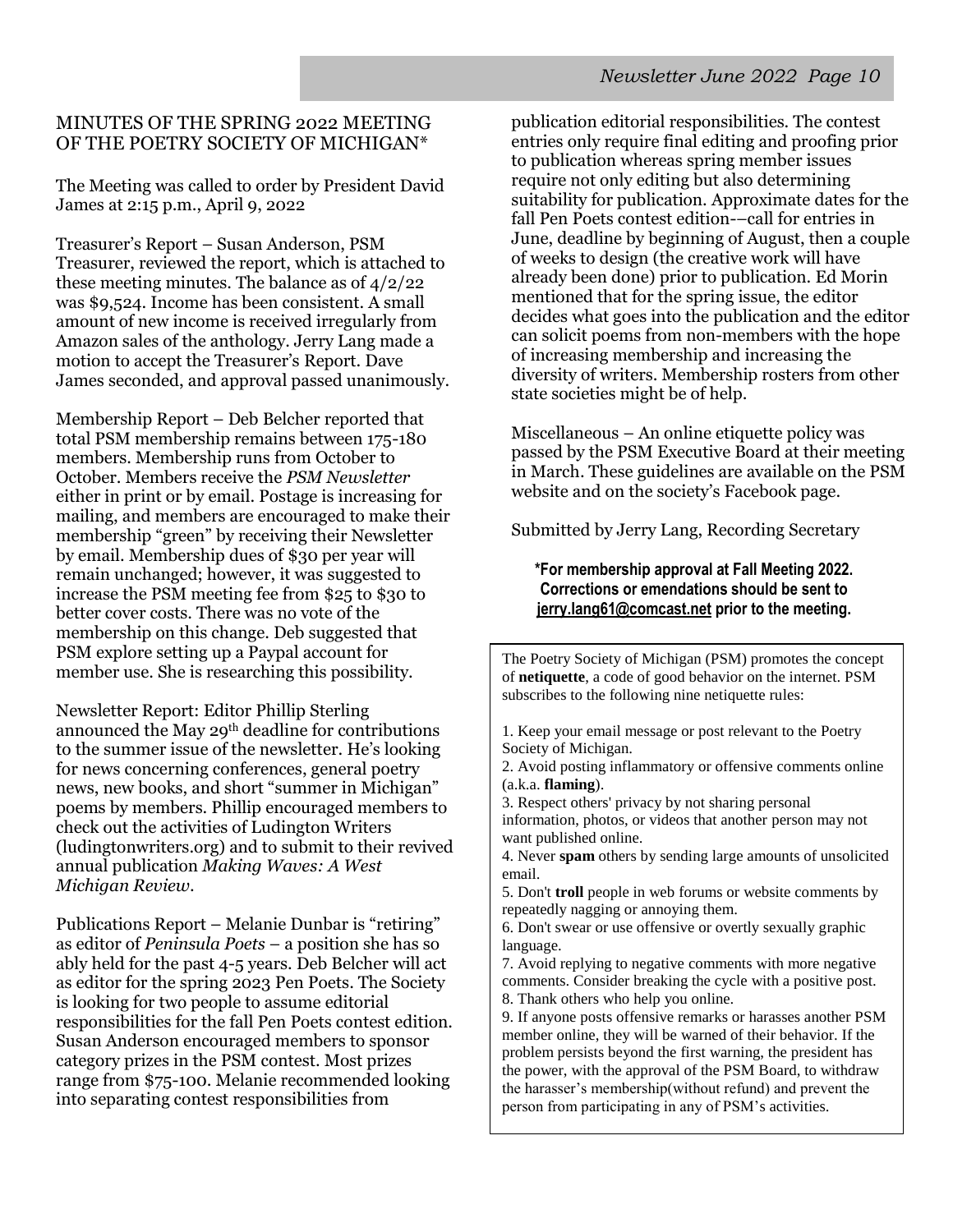#### **PSM** *Peninsula Poets* **Contest Edition**

- Call for Submissions opens **June 1, 2022**
- **Poems must be received by August 1, 2022 [no exceptions!]**

#### **FORMAT (***read carefully***):**

- Email poems, all in one file please, to 2022psmcontest@gmail.com. \*NOTE: new email this year!
- No previously published poems, including on social media.
- Submit **only one** copy of each poem, **all in one file,** one poem per page. Include your contact information on each poem, and the category number. Word document, Times New Roman, size 12 type. \*\*NO PDFs\*\*
- If you do not have email, please mail hard copies to PSM Contest Edition, 5325 Chickadee Drive, Kalamazoo, MI 49009. **Same format as email**: one poem per page, with contact information on each, Times New Roman, size 12 type. Include a SASE for notification.
- Please visit poetrysocietyofmichigan.com for membership details. *You do not have to be a member of PSM to enter*.
- Questions? Contact Diana Hart at 2022psmcontest@gmail.com.

#### **Entry Fees and Submission Guidelines**

Submit only 1 poem per category. You may submit to multiple categories.

#### **Categories 1 and 8:**

Members: \$4 per poem, per category Non-Members: \$5 per poem, per category

#### **Categories 2, 3, 4, 5, 6, 7, 9, 10:**

Members: \$2 per poem, per category Non-Members: \$3 per poem, per category

\*Checks should be made out to and mailed to: Poetry Society of MI, PO Box 1035, Cadillac, MI 49601 Write "PSM Contest fees" in the *"for"* line. Consolidate fees into one check.

#### **Category 1:** *Margo LaGattuta Memorial Award*

In 2011 **Margo LaGattuta** was posthumously named the first Honorary Chancellor for PSM. The category is sponsored by Polly Opsahl and Friends of Margo. Any subject, any form. Prizes: 1<sup>st</sup> - \$100, 2<sup>nd</sup> - \$50, 3<sup>rd</sup> - \$25

#### **Category 2:** *Chancellor's Prize*

**The Chancellor's Prize**: A poem of fourteen lines or less, on any subject, by a poet who has not published a full-length book of poems (self-published books excepted). Sponsored by Honorary Chancellor Eric Torgersen. Prizes: 1<sup>st</sup> - \$75, 2<sup>nd</sup> - \$50, 3<sup>rd</sup> - \$25

#### **Category 3:** *Founder's Prize*

**The Founder's Prize** is sponsored by Susan Anderson, in honor of her grandfather Clifford Allen, one of the founding members of the Poetry Society of Michigan, for a poem in any style about Michigan.

Prizes: 1<sup>st</sup> - \$50, 2<sup>nd</sup> - \$35, 3<sup>rd</sup> - \$15

**Category 4:** *The Barbara Sykes Memorial Humorous Poem* **Barbara Sykes** loved to write humorous poems. The award is sponsored by her niece, Patricia Barnes, for a humorous poem in any form.

Prizes: 1<sup>st</sup> - \$35, 2<sup>nd</sup> - \$25, 3<sup>rd</sup> - \$15

**Category 5:** *George Dila Memorial Prose Poem* **George Dila** was a beloved award-winning writer of fiction and poetry and the founder of Ludington Visiting Writers. The award is sponsored by Phillip Sterling for a prose poem, any subject. Prizes:  $1^{st}$  - \$50,  $2^{nd}$  - \$35,  $3^{rd}$  - \$15

**Category 6:** *Nature – The Jude P. Dunbar Memorial Prize* A poem in any style about Nature**.** The award is sponsored by Melanie Dunbar, in honor of her father. Prizes: 1<sup>st</sup> - \$50, 2<sup>nd</sup> - \$35, 3<sup>rd</sup> - \$25

#### **Category 7:** *Love*

A poem in any style about Love. Prizes: 1<sup>st</sup> - \$50, 2<sup>nd</sup> - \$35, 3<sup>rd</sup> - \$15

#### **Category 8:** *Music - The Faruq Z. Bey Award for Writing or Poetry related to Music*

This award is sponsored by the Detroit Writers' Guild (DWG) in honor of the great jazz saxophonist Faruq Z. Bey. Any form. Prizes: 1<sup>st</sup> - \$100, 2<sup>nd</sup> - \$50, 3<sup>rd</sup> - \$25

#### **Category 9:** *Loss*

This award is sponsored by George Wylie. A poem in any style about Loss. Prizes: 1<sup>st</sup> - \$35, 2<sup>nd</sup> - \$25, 3<sup>rd</sup> - \$15

#### **Category 10:** *Women and Science*

The *Lucille E. Thompson Decker Memorial Award* is sponsored by Dr. Kathleen P. Decker on behalf of her mother. Lucille was born in 1927 in Grand Rapids and had a distinguished academic and professional career before retiring as a Senior Associate Editor in the Biochemistry Department at Chemical Abstracts Services. Prizes: 1<sup>st</sup> - \$50, 2<sup>nd</sup> - \$35, 3<sup>rd</sup> -\$15